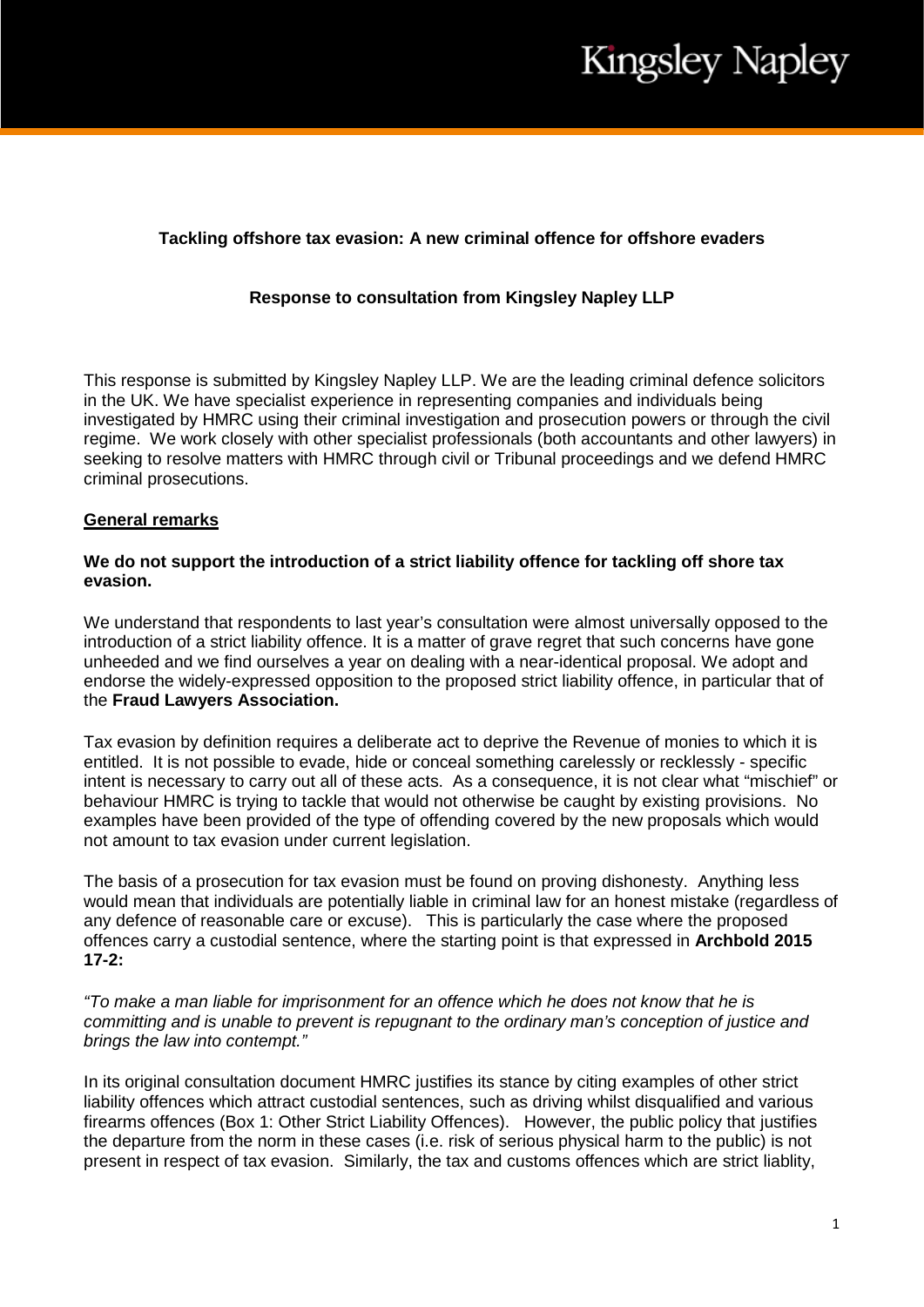such as section 167 Customs and Excise Management Act (CEMA) can be differentiated on the basis that they do not attract a custodial sentence and cannot be committed by mistake.

The consulation document states that "*the proposed offence is designed to be simple to administer".* We do not consider that as proposed this is going to be the case. Far from it, we conclude that proposing a strict liability offence with the series of thresholds, caveats and defences creates confusion. Such labyrinthe legislation will undoubtedly lead to substantial litigation. It will also undermine the consultation's stated ambition, "*to ensure there will not be greater obstacles than at present to obtaining convictions in certain cases"* .

Above all it is unclear why such legislation is necessary. HMRC's own figures suggest that tax evasion investigations, prosecutions and convictions have increased signficantly year on year from 2010 – 2015. For example there were 420 prosecutions in the year 2010/2011 trebling to 1289 in 2014/15. More than 90 Countires have committed to the Common Reporting Standards (CRS) which will allow automatic exchange of account information by 2017, further assisting HMRC's ability to gather information and investigate offences. The introduction of the CRS has been hailed in the consultation as "an unprecedented step change in HMRC's ability to tackle offshore tax evasion". In such circumstances it is difficult to understand why further legislation is needed or justififed.

Notwithstanding the above, we offer the following response to the specific questions posed on the understanding that if HMRC are to cite our views on these issues it should be made clear that we object to the proposed legislation as a whole.

#### **Q1. Do you agree that there should be a statutory defence of reasonable excuse for those parts of the offence arising from a failure to notify chargeability to tax and failure to file a return; and of reasonable care for that part of the offence arising from an inaccurate return?**

We do not agree that the offence should be introduced. However if it is to be introduced as proposed then it is critical to have statutory defences.

It is not clear how reasonable excuse and reasonable care would be defined or whether HMRC will await judicial determination in due course? Greater clarity is required. The consultation response refers to "inappropriate claims to reasonable care and excuse":

- 1. How could this be demonstrated?
- 2. Would seeking professional advice be deemed as reasonable excuse?

Given that the defences have been sourced from the civil model, might it not be more appropriate to focus resources on effective enforcement under the civil regime and existing criminal measures rather than create a new offence with significant challenges?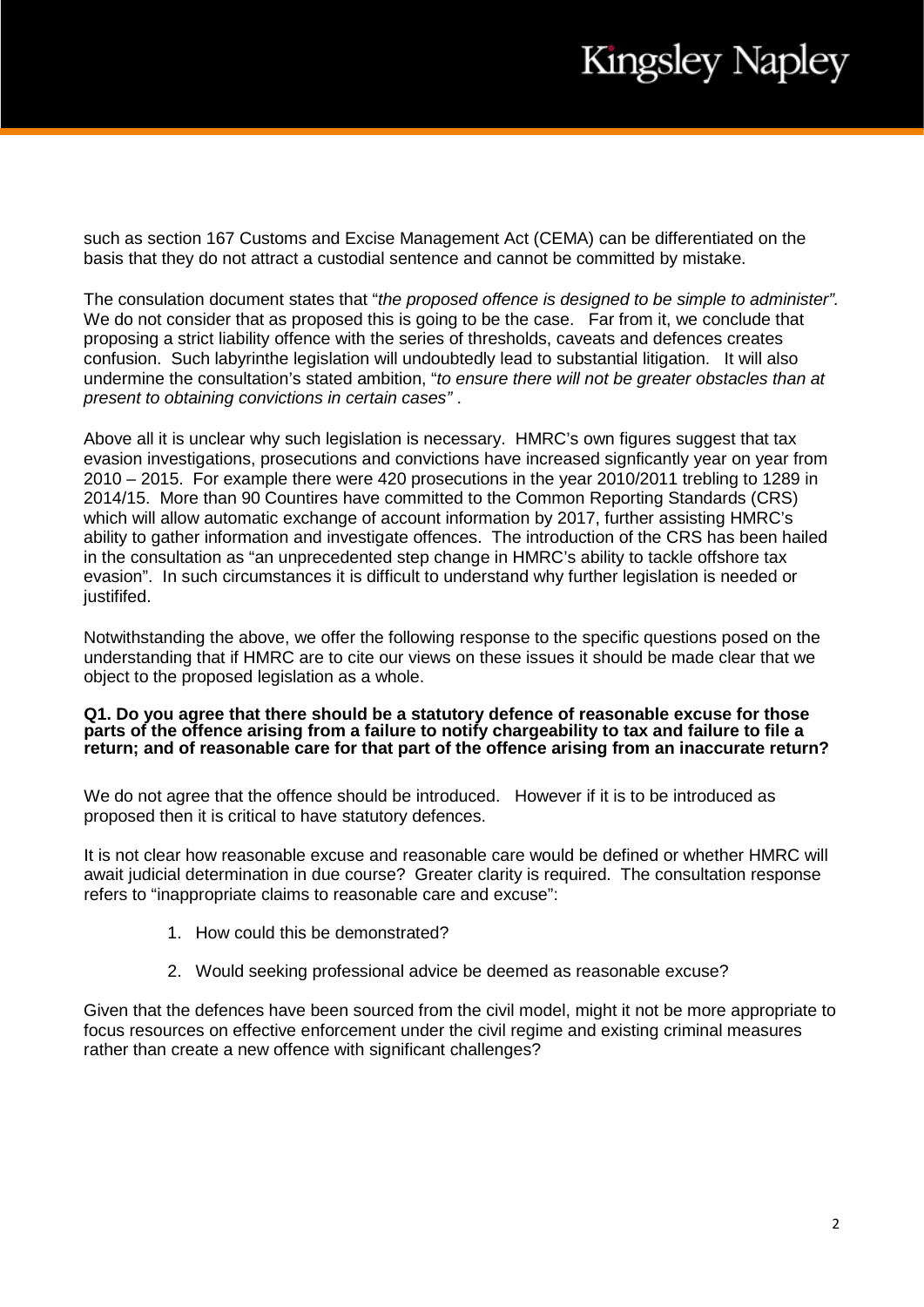## **Q2. Are there any other legislative safeguards that should be included in the offence?**

We do not agree that the offence should be introduced.

We support the suggestions made by the FLA with respect to this question, namely:

*Given the potential for unfair outcomes and given further the breadth of prosecutorial discretion, the commencement of proceedings should be subject to the express (not delegated) consent of the Director of Public Prosecutions (i.e. by him/her in person).*

*There should be a minimum level of at least £75,000 of unpaid tax before a prosecution can commence.*

### **Q3. When HMRC cannot accurately apportion an item of income or a gain between the UK and overseas, or between different overseas jurisdictions, how should that sum be taken into account when deciding whether tax understated exceeds the threshold amount?**

Given the complexity of what is being proposed and the implications for the individual in any strict liability offence, lack of clarity on how to apportion an item of income of gain could lead to injustice. If HMRC cannot accurately apportion the relevant amount then it should not be included in terms of the determining the threshold. Indeed, to do so would contradict the stated intention of the original consultation document at para 2.16:

*"The requirement to demonstrate the tax non-compliance – the acuts reus – already sets a high bar for the prosecuting authority. There is no intention to remove or reduce this requirement, nor to change the standard or the burden of proof. It will still be for the prosecuting authority to demonstrate to the criminal standard that the taxpayer outght to have declared taxable offshore income or gains, yet failed to do so."*

It is imperative that this includes the accurate calculation of what is in fact should have been declared in the UK to the criminal standard.

**Q4. Do you agree that overseas income and gains that are deemed to be that of the taxpayer under various anti-avoidance provisions should be taken into account in the normal way?**

No comment